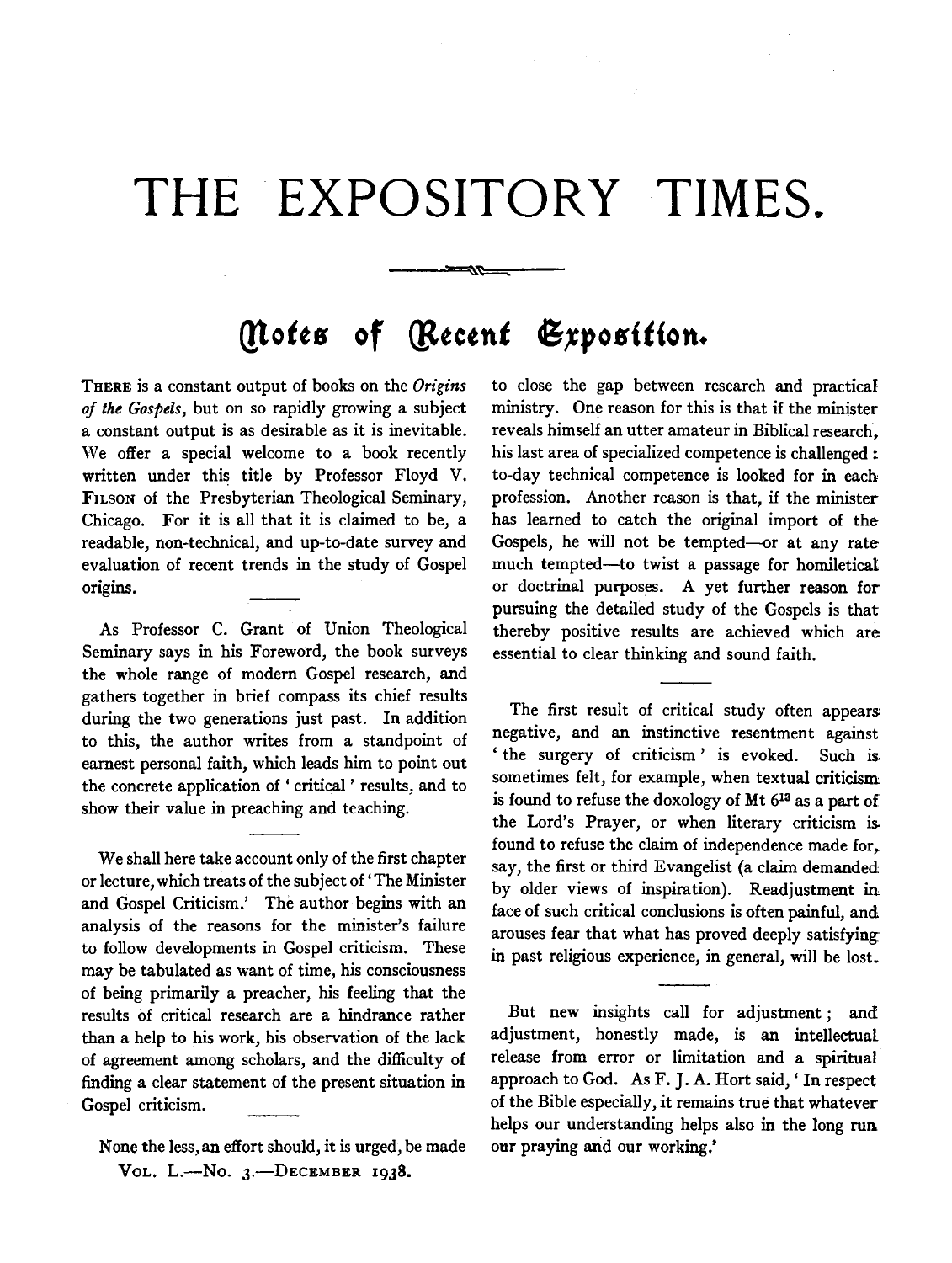The technical scholar can help to bridge the gap between research and pastorate, and so to do something in the cause of an adequate ministry. One way in which he can bridge that gap is by participating in the practical work of the minister in his preaching, teaching, and pastoral activities. The New Testament writings are all practical in intent, and contact with the practical phases of a minister's work promotes a deeper and truer understanding of the' key documents' of Christianity.

Another obligation resting upon scholars is that of working toward the largest possible agreement among themselves. Exchange of views and mutual criticism is a constant task of scholarship. If this task were to be more diligently pursued, the minister would not have so long to wait in order to observe the reaction of other scholars to some promising or provocative book.

It cannot be gainsaid that the moral confusion of our age is extreme. Morality is now attacked at its very roots. The question now is, not of how to conform to an acknowledged standard of conduct, but whether there is any such standard at all.

In this connexion the present unrest and dire distress among the nations is profoundly significant to the moralist. Plato says somewhere that if we are too short-sighted to discern the truth about human life on the small scale of the individual, we have only to look at the community or nation and we shall see the same truth written in large letters. That is confirmed by what we see in the world to-day. It cannot be without deep moral meaning that in an age when men have played fast and loose with moral standards, the affairs of the world have got into a desperate state as the result of human sin.

Christian moralists have to take account of the present moral confusion and begin to build from the very foundation. No longer can they take for granted that the Christian moral standard is universally accepted. Probably it really is accepted in the deep and secret places of most men's hearts, as they

would be bound to acknowledge if they were honest with themselves. Hence an appeal can yet be made to the still small voice within. But there is also something in the heart which objects to the commands and restraints of God's holy law, and which will therefore eagerly welcome anything which will support or justify rebellion.

In the task of relaying the foundations of a moral system the preacher will find helpful suggestions in a recent book, *Right and Wrong,*  by the Rev. William P. KING, D.D. It treats first of 'the factors that obscure the distinction between right and wrong,' and secondly, of 'determinative tests by which we may know right and wrong.' It illustrates, without expressly dwelling upon the fact, how far man is from being a purely intellectual or rational being. The old idea that reason sits in the seat of judgment ready to pronounce impartially upon the evidence is entirely fanciful. Man's thinking is wishful thinking. The scale is turned, not by the weight of the evidence, but by the strength of the desires and passions which tip the beam. The distinction, therefore, which the sceptic is so fond of making between faith as credulity and unbelief as impartiality has no foundation in fact. The will rather than the intellect is ultimately the decisive factor in determining both belief and unbelief.

If we may not appeal to any divine or authoritative moral standard which will be universally acknowledged, we can still make our appeal to reason and experience as not dubiously indicating the right path. It is asserted that man should be free to follow his instincts as the lower animals follow theirs, that to repress desires may produce a complex harmful to life and health. In reply to this, the fact must be stressed that in man there is a continual conflict of desires, a conflict between what we have been wont to call his lower and his higher nature. ' The flesh lusteth against the spirit, and the spirit against the flesh.' It is significant that when men bid us follow our desires it is the lower or animal desires which they have in view, and it is these same desires of the flesh which they tell us are so hurtful when repressed. Here is wishful thinking with a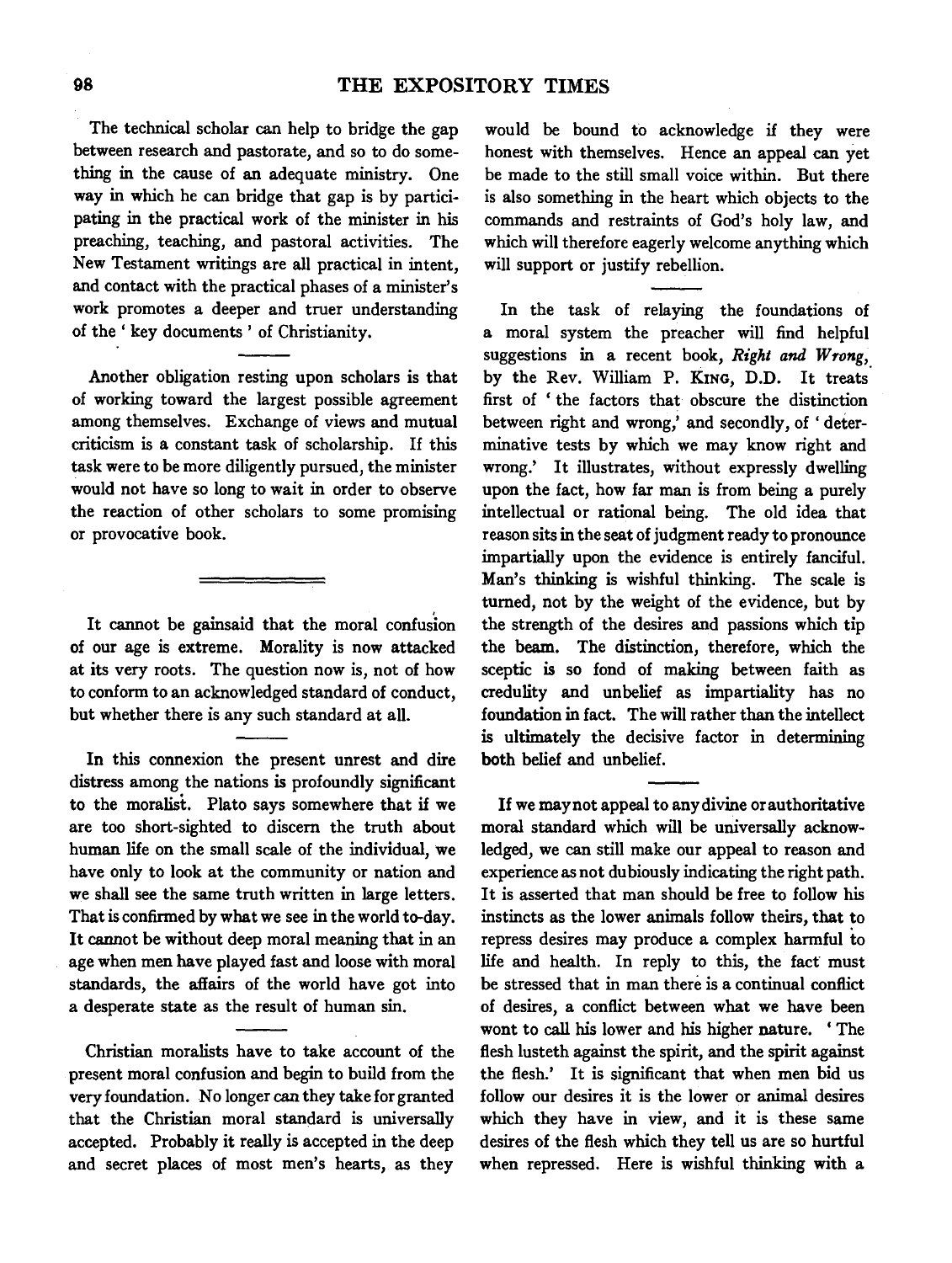vengeance. Plainly it is irrational and unscientific to ignore all the higher human desires and instincts. It is impossible to follow the desires of the flesh without repressing the desires of the spirit. Is there then nothing hurtful to well-being when a man represses his better instincts, his instinct to be clean and reverent and faithful and self-forgetful ? Surely human personality must be taken as a whole, with its spiritual affinities as well as its lower instincts.

Another obvious consideration is that the conduct of the individual is to be judged by its effects upon the community. 'No man liveth to himself and no man dieth to himself.' Is the man who has tired of the marriage bond, and whose sensual instincts prompt him to another union, entitled to leave the wife and children whom he has made to be dependent on him ? No social order could exist for a day if it allowed the individual to follow his  $\cdot$ instincts without restraint. Kant gave it as a moral test to consider what the consequences would be if everybody acted as I act. And doubtless that is a valid test, for none of us has a right to act as if he were alone in the world.

Then there is the time element to be considered. It takes time for the fruits of conduct to appear. You sow the seed to-day but the result of your sowing will not appear until the harvest. Life is to be viewed and judged as a whole, and any line of conduct which simply grasps at the bubble of present pleasure without regard for permanent well-being stands self-condemned.

Further, there is a wealth of moral guidance to be derived from the accumulated experience of the human race. We are richer by the fact that the generations who have gone before us have been experimenting for thousands of years and have found out, often at bitter cost, many things which are helpful or harmful. It would be the height of madness to despise or cast away this wealth of experience. For the most part we gratefully accept it. Nobody proceeds to taste all fruits and herbs to discover for himself which are wholesome and which are poisonous. Nobody puts his hand into the fire to see if it will be burnt: nobody throws

himself over a precipice to test the law of gravitation. Yet to-day there are those who think it clever to play with fire, who despise the wisdom of the past and assert their independence, saying, ' Why may I not try it out for myself ? ' They need to be warned that some experiments are too dangerous to be tried out.

Of course we may err at the one extreme by too blindly accepting the traditions of the past without testing them for ourselves. But that is not the danger that besets this age of ours. Manifestly the danger for us is that we fly to the opposite extreme and count nothing to be fixed and settled. The truth, however, is that some things have been settled beyond peradventure. The moral experience of the generations of the human race has not all been in vain. Every possible line of conduct has been tried out, times without number, and out of myriad experiments certain truths have emerged. A consensus of opinion has been arrived at which no man should lightly despise, indicating that there are ways which lead to life and health, and contrariwise there are ways which lead to loss and ruin.

In general, without falling back upon revelation or any divine authority, we may confidently say that the moral law stands the pragmatic test. It may be said of moral systems, as of individuals, that ' by their fruits ye shall know them.' Judged by this test the ' good life ' as Christians understand it can challenge comparison with any other scheme of conduct. It brings in an ever-increasing degree of satisfaction and rest of heart such as no other way of life can bring. When put to the proof it is selfauthenticating. It is optimistic and invigorating, whereas the sensual life is debilitating and finally pessimistic. So obvious is this that it strongly suggests the conviction that the moral law rests on a divine sanction and is in harmony with the order of the universe. He, therefore, who sets himself against it, however he may seem for a time to prosper, cannot in the end succeed, for he is fighting against God.

The Twenty-fifth Annual Conference of Modem Churchmen was held at Loughborough College,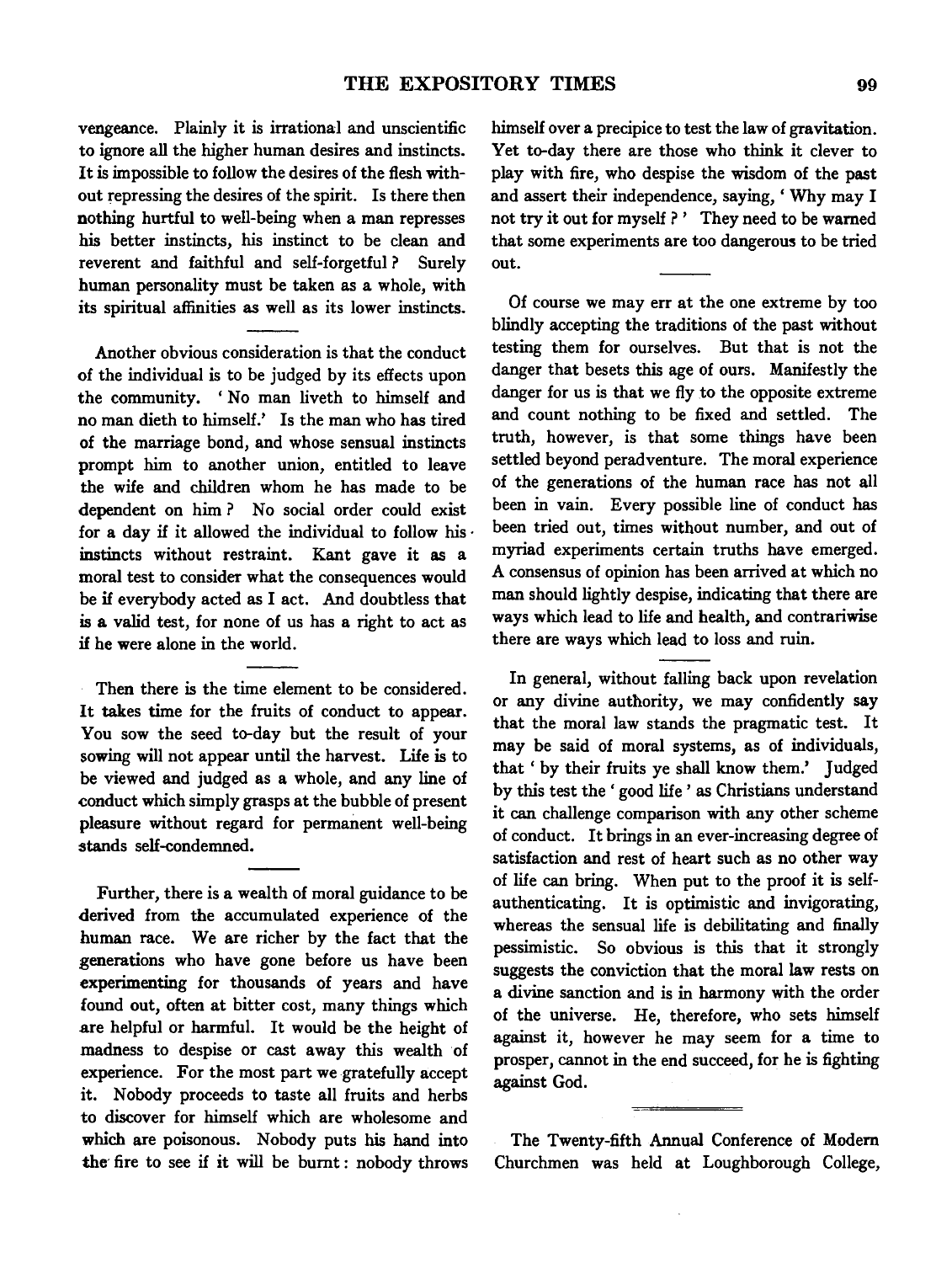Leicestershire, in September. Its · theme was 'Modem Christian Education,' and the papers read at the Conference are published in the October number of *The Modern Churchman*. The programme covered most aspects of the subject, and there was in many of the papers an evident sense of the urgency of the problems involved. As interesting as any of the contributions was the address by Sir Cyril NoRwoon, President of St. John's College, Oxford, and President of the Modem Churchmen's Union, on' The Christian Teacher and the Modem World.'

The President began by saying what needs to be said with great emphasis, that only by Christian education can the modem world be saved from an abyss of which no man can see the bottom. The danger is created by our increasing command of enormous material forces, and the coincident decline in our moral standards. We are driving a vehicle of high power, the brakes of which are not working well, and the steering-wheel is defective. In these circumstances there can be no subject of graver importance than that of Christian education.

In dealing with his own aspect of it-' The Christian Teacher and the Modern World '-the President raised first the question : What is the Christian teacher ? There are so many kinds of Christians in the world, and so many kinds of Christianity, some of which so overlay the original figure of the Founder that it is hard to see Him at all. Men and women are turning away from conventional presentations of Christianity which seem to be irrelevant to the needs of the modem world. How much does the ordinary man believe to-day? When Tennyson was asked what he believed he said : ' I believe in God, and I believe that my personality endures. That is my faith, and that is all my faith.' It is doubtful whether the ordinary man to-day would do more than affirm the first part of that declaration.

But take that affirmation, that God is, and let us ask what Christianity has to teach us about *what*  God is. Well, said Sir Cyril, as I see it, Christianity teaches us that God is good and wishes us to be good. Further, that God is truth, and all truth, all knowledge is in accordance with His will.

Further still, that God is in all beauty, and revealed in all beauty. And once more, and this is the specifically Christian thing, God is love. In the words of Dr. Bames: 'God's universe is shot through and through with goodness that shall in the end triumph. In Christ we see goodness triumphing over pain and evil. By this triumph we are led on to the certainty that His example and His gospel, if men would only accept them, would bring the world to God : and therein, for me, is the Incarnation.'

That, then, is the Christian teacher: one who believes and is prepared to teach these things. And the modem world in which his teaching is to be given ? The President warns us against painting it too black. But his own colour is pretty sombre. There are certain things, he said, in the modem world which constitute a threat to Christianity. Perhaps the strongest threat comes from Totalitarianism in all its forms. True : it has conferred great benefits in every country where it prevails. But at a great price, at the cost of freedom of the value of the individual, whose duty to the State is absolute self-surrender. This is fundamentally at issue with Christianity, for to the Christian the State exists for the individual, and as individuals we are the sons of God and heirs of eternal life. This is familiar ground and need not be further explored. But Sir Cyril NORWOOD is certain that there is far more Totalitarianism in our own country than we think. For Materialism is rampant, and materialists (whether in the right or the left) have no use for freedom in other people.

A serious position from the point of view of the Church is revealed in the indifference of the mass of the laity to its institutional life. It is not a pleasant task to find fault with the Church, said Sir Cyril. But there is little good in burying one's head in . the sand, and there are criticisms of the Church widely prevalent and widely believed which are not without foundation.

There is-to take one-a decline in the quantity and quality of ordinands, and nearly half of them lack a university degree of any sort. A field of this